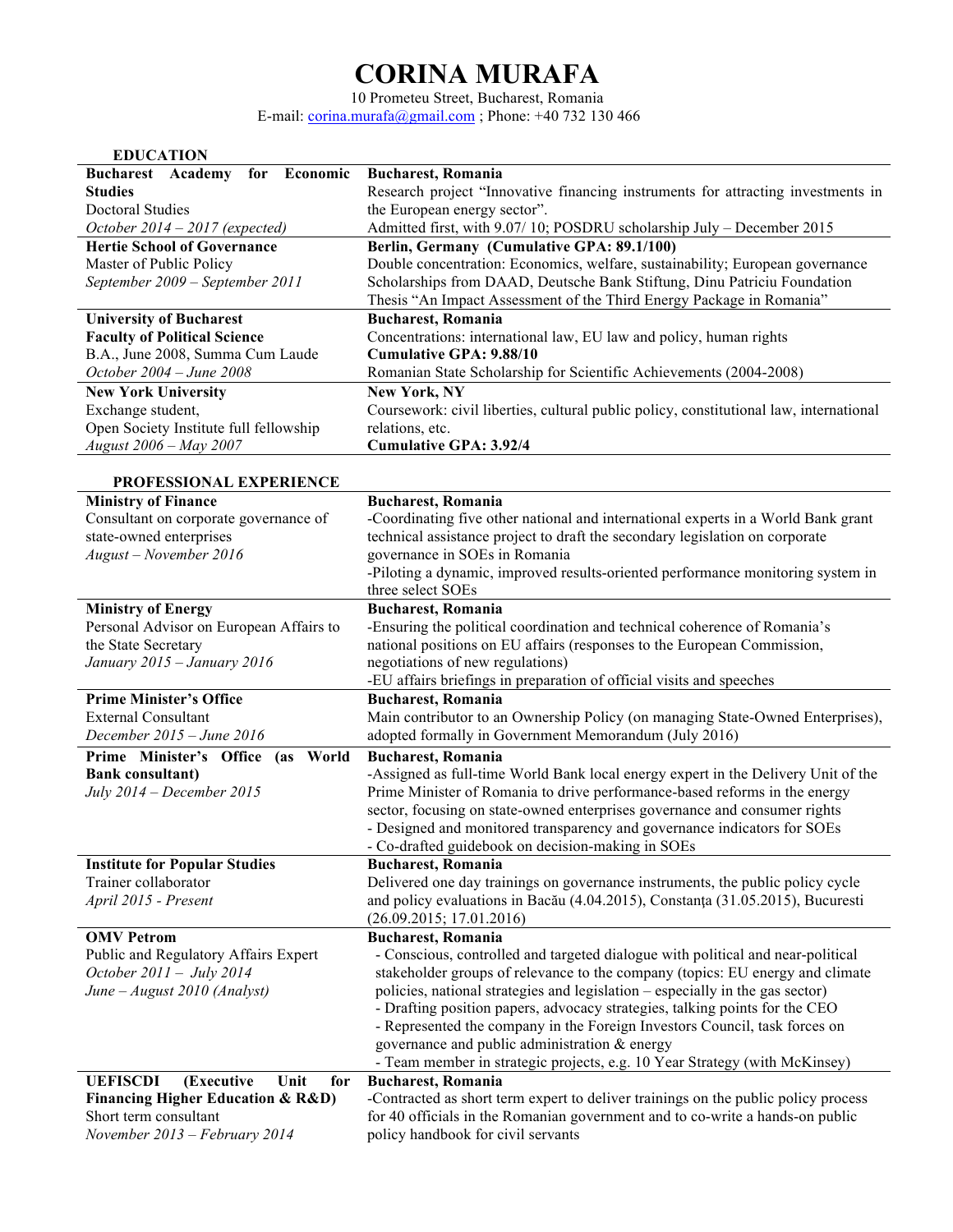| <b>Romanian Academic Society</b>               | <b>Bucharest, Romania</b>                                                          |
|------------------------------------------------|------------------------------------------------------------------------------------|
| Team leader                                    | -Coordinating a team of nine researchers from Eastern Europe in a research         |
| August 2011 - December 2012                    | project, by the Global Development Network; topic: improving service delivery in   |
|                                                | education through reform of governance arrangements                                |
|                                                | -Deliverables: policy brief on Romania; 40 page international comparative report   |
| <b>Conatix LLC</b>                             | <b>Berlin, Germany</b>                                                             |
| Consultant                                     | - Developed a framework for a very large European energy company to evaluate       |
| March - May 2011                               | its renewable energy investment strategy in SE Europe                              |
| <b>Bertelsmann Stiftung</b>                    | <b>Berlin, Germany</b>                                                             |
| Editor/Blogger                                 | - Writing articles on cross-cutting future challenges from an energy and climate   |
| April 2010 - December 2013                     | perspective (Futurechallenges.org); since March 2012 regional editor for CEE       |
| <b>Hertie School of Governance</b>             | <b>Berlin, Germany</b>                                                             |
| Teaching/Research Assistant                    | - Assisted Prof. Dr. Alina Mungiu-Pippidi & Prof. Markus Jachtenfuchs in class     |
| September 2009 - December 2010                 | administration and research in democratic institution building, EU JHA, etc.       |
| <b>United</b><br><b>Nations</b><br>Development | <b>Bucharest, Romania</b>                                                          |
| Programme                                      | - Performed administrative Programme Management Unit functions on a 4              |
| Programme Assistant in the Energy and          | projects portfolio in energy efficiency, environmental governance, biodiversity    |
| <b>Environment Section</b>                     | - Research, speech drafting, and organizing roundtables on development, energy     |
| February 2009 - August 2009                    | policy, climate change negotiations, financial sustainability of protected areas   |
| <b>Deloitte Management Consulting</b>          | <b>Bucharest, Romania</b>                                                          |
| <b>Business Analyst Public Sector Strategy</b> | - Drafted public tender proposals in EU technical assistance, grants schemes,      |
| & Operations                                   | public management in healthcare, etc                                               |
| May 2008 - February 2009                       | - Practice development (business opportunities mapping, tenders, etc)              |
|                                                | - National focal point in "EU Gateway" (Client: European Commission) -market       |
|                                                | analysis, assisted Romanian companies (industries: energy and environment,         |
|                                                | design) in applying for EU business missions in Asia                               |
| <b>ORICUM Youth Organization</b>               | <b>Bucharest, Romania</b>                                                          |
| Co-founder & Project Coordinator               | - Managed teams of 5-10 people in educational projects (youth participation,       |
| January 2006 - present (Board Member)          | mentoring, social entrepreneurship). Fundraised up to 50.000 USD/ individual       |
| January 2017 - Dec. 2019 (Executive            | projects                                                                           |
| Director & Project Coordinator)                | - Led and managed the first social entrepreneurship summer school in Romania       |
|                                                | - Developed, led and coached the "One World Film Clubs", a project in human        |
|                                                | rights education through film screenings and debates                               |
| <b>Romanian Ministry of Foreign Affairs</b>    | Bucharest, Romania & New York, NY                                                  |
| Youth Delegate to the United Nations,          | - Advocated for and implemented a national selection scheme of permanent youth     |
| Intern                                         | representatives included in the official national delegation at the UN             |
| June 2006 - June 2007                          | - Acted as the first Romanian youth delegate at the UN (negotiated youth policies  |
|                                                | and resolutions, drafted reports, held speeches in the General Assembly)           |
| HONORS, FELLOWSHIPS and SCHOLARSHIPS           |                                                                                    |
| Hertie Foundation/Hertie Energy and            | <b>Berlin, Germany</b>                                                             |
| <b>Environment Network</b>                     | -I co-founded a network of 120 young professionals all across Europe active in the |
| Starting Jan. 2014                             | energy and environment field from the private sector, the public sector and        |
|                                                | academia; gained financial support from the Hertie Foundation; co-organizing bi-   |
|                                                | yearly thematic events                                                             |
| Studienkolleg zu Berlin (German                | Berlin, Germany                                                                    |
| National Academic Foundation and the           | - Weekly lectures (in German) on European topics, project management, rhetoric,    |
| Hertie Foundation)                             | qualitative research training modules                                              |
| $2010 - 2011$                                  | - Researching on climate change in an interdisciplinary and international team     |
| <b>Aspen Institute/ Young Leaders</b>          | <b>Bucharest, Romania</b>                                                          |
| Programme 2009                                 | - Selected from over 70 applicants as the youngest participant in a regional       |
|                                                | programme of progressive leadership (personal and policy development modules)      |
|                                                | - Associate Fellow of the Institute, Chairperson of the Alumni Council (2013)      |
|                                                |                                                                                    |

**CONFERENCES AND SEMINARS** (selected)

*April 2010* **Asia – Europe Seminar by ASEF on Environmental Human Rights –** Seoul **-** *Scholar July 2010* **Aspen Environment Forum** – Aspen, Colorado – *International Scholar October 2011* **How to Start a UN Youth Delegate Programme –** Mannheim – *Speaker invited by United Nations*